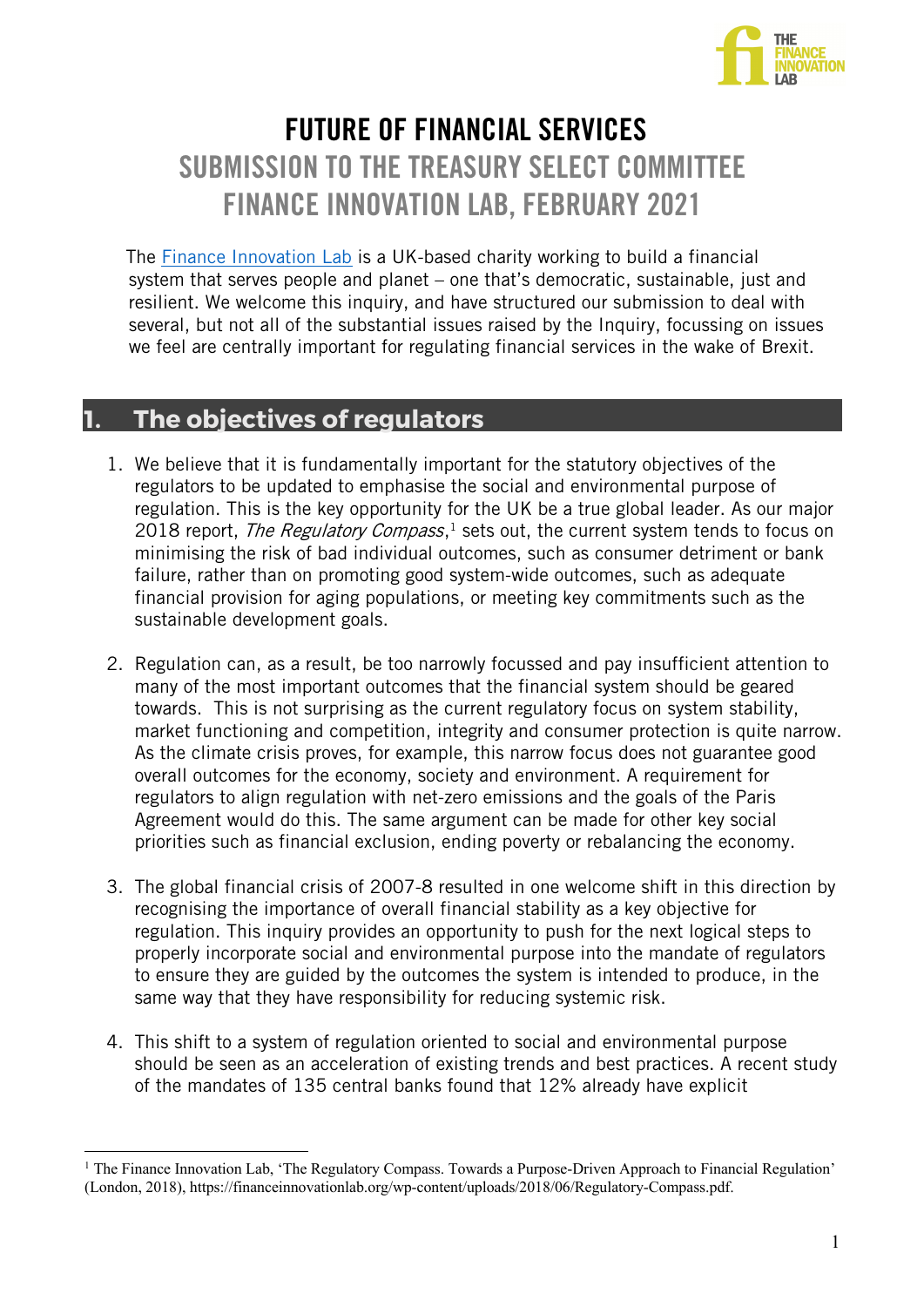

sustainability mandates, and an additional 40% have a mandate to support government policy priorities, including sustainability goals. 2

## **Division of responsibilities**

- 6. The government's proposed delegation of "a very substantial level of policy responsibility" to regulators requires significant strengthening of the mechanisms by which regulators are held to account for meeting the purposes of regulation. The proposal that the regulators should only explain how they 'have regard to' these purposes is, we believe, too weak, particularly given the incomplete scope of their current overall objectives highlighted above.
- 7. The Financial Services Bill, as the first legislative example of the new approach, suggests some weaknesses with regards to how framework legislation treats social and environmental issues. For example, the main focus of the bill – a new prudential regime for investment firms – gives a very limited list of public policy issues that the FCA must 'have regard to' including the UK's global share of the market.<sup>3</sup> Social and environmental issues are not mentioned, nor are implications for the stability of the system as a whole.
- 8. We strongly believe that any suggestion that regulators should have an objective even a secondary objective – relating to<sup>4</sup> growth of the finance industry or its global 'competitiveness' should be rejected. Such proposals would introduce the dangerous idea that the growth of the financial sector should be seen as an end in itself, which would undermine the role it needs to play in contributing to the real economy and supporting social and environmental outcomes. Learning the lessons from the global financial crisis led to competitiveness being removed from the list of things that regulators should have regard to in 2012.
- 9. This is particularly important given the evidence that excessive growth of the financial sector is bad for the real economy.<sup>56</sup> One estimate is that the financial sector reaches its optimal size when credit to the private sector is equivalent to around 90-100% of GDP,7 significantly lower than the UK average. The reasons for this are varied, but include the drain of skilled workers into the financial sector which can harm research and development, $8$  and the reduction in focus on the sector's main aim of providing finance to support the sustainable development of the real economy. One estimate, for

<sup>&</sup>lt;sup>2</sup> Simon Dikau and Ulrich Volz, 'Central Bank Mandates, Sustainability Objectives and the Promotion of Green Finance', *SOAS Department of Economics Working Paper*, no. No. 232 (January 2020): 1.

<sup>&</sup>lt;sup>3</sup> "the likely effect of the rules on the relative standing of the United Kingdom as a place for internationally active investment firms to be based or to carry on activities" - https://publications.parliament.uk/pa/bills/lbill/58-  $\frac{01}{162/5801162}$ .pdf<br><sup>4</sup> The Financial Markets and Services Act 2000 required the FSA to 'have regard to' "the international character of

financial services and markets and the desirability of maintaining the competitive position of the United Kingdom." This duty was not passed on to the FSA's successors by the 2012 Financial Services Act.<br><sup>5</sup> Stephen G Cecchetti and Enisse Kharroubi, 'Why Does Financial Sector Growth Crowd out Real Economic Growth?',

n.d., 31.

<sup>6</sup> Jean-Louis Arcand, Enrico Berkes, and Ugo Panizza, 'Too Much Finance?' IMF Working Paper, no. WP 12/161 (2012), https://www.imf.org/external/pubs/ft/wp/2012/wp12161.pdf.

<sup>7</sup> Arcand, Berkes, and Panizza.

<sup>8</sup> Cecchetti and Kharroubi, 'Why Does Financial Sector Growth Crowd out Real Economic Growth?'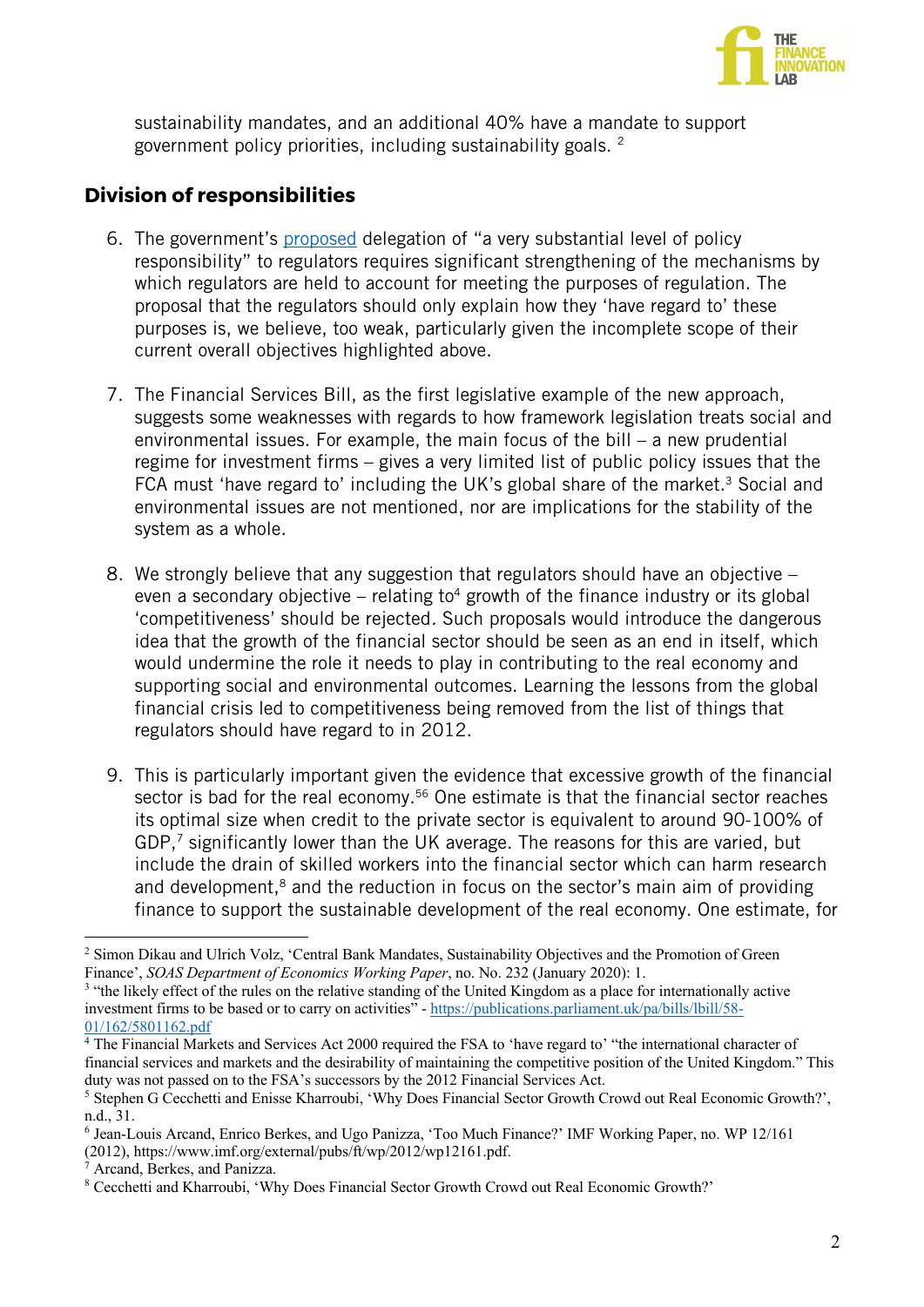

example, is that bank lending to non-financial businesses is only 18% of total lending, and only 12% if the real estate sector is excluded.<sup>9</sup>

# **2. Regulating Purpose-driven institutions**

- 10. We believe it is time to consider alternative models for regulating truly purpose-driven institutions, to recognise that they will require a different regulatory framework to allow these institutions to thrive and the diversity, resilience and competition within the system to improve. Purpose-driven financial institutions are those which embed social and environmental purpose into their mission, supported through their ownership, governance, culture and leadership. Unlike many other leading economies, where such organisations are a bedrock of the financial system, the UK's ecosystem of purpose-driven financial institutions is currently small. 10
- 11. This would recognise that the mission, incentives and culture that are built into such institutions are a very powerful way of ensuring that regulatory objectives are met – often more powerful than direct regulation itself. For example, the mission of the nascent network of Mutual Banks is to serve and create value in the different regions and localities of the UK in a sustainable way, based on the German Sparkasse model, where their stability and prudence are underpinned by mutual supervision and joint liability. Another example are credit unions, which work not for profit, but for the interests of their members.  $11$

# **3. Accountability, Scrutiny and Public Engagement**

#### **Transparency**

12. Central to all improvements to accountability, scrutiny and stakeholder participation will be improvements in transparency. Previous FCA research has examined the benefits of regulators demanding transparency by regulated entities, $12$  but the focus should also be on the transparency of the regulators themselves. The main transparency principle – which is the rationale for UK freedom of information legislation – is that people have a right to know about the activities of public authorities, unless there is a good reason for them not to.

<sup>9</sup> https://www.bankofengland.co.uk/-/media/boe/files/speech/2017/are-firms-underinvesting-and-if-sowhy.pdf?la=en&hash=96588BB2D1AEEA1C13C0E2E159962B2B3E505DD4

<sup>&</sup>lt;sup>10</sup> Gemma Bone-Dodds, 'Barriers to Growing the Purpose-Driven Banking Sector in the UK' (Finance Innovation Lab, 2020), https://financeinnovationlab.org/wp-content/uploads/2020/12/Purpose-Driven-Finance-Finance-Innovation-Lab.pdf.

<sup>11</sup> C. V. J. Simpson, *The German Sparkassen (Savings Banks): A Commentary and a Case Study* (London: Civitas, 2013).

<sup>12</sup> https://www.fca.org.uk/publication/research/oxera-transparency-report.pdf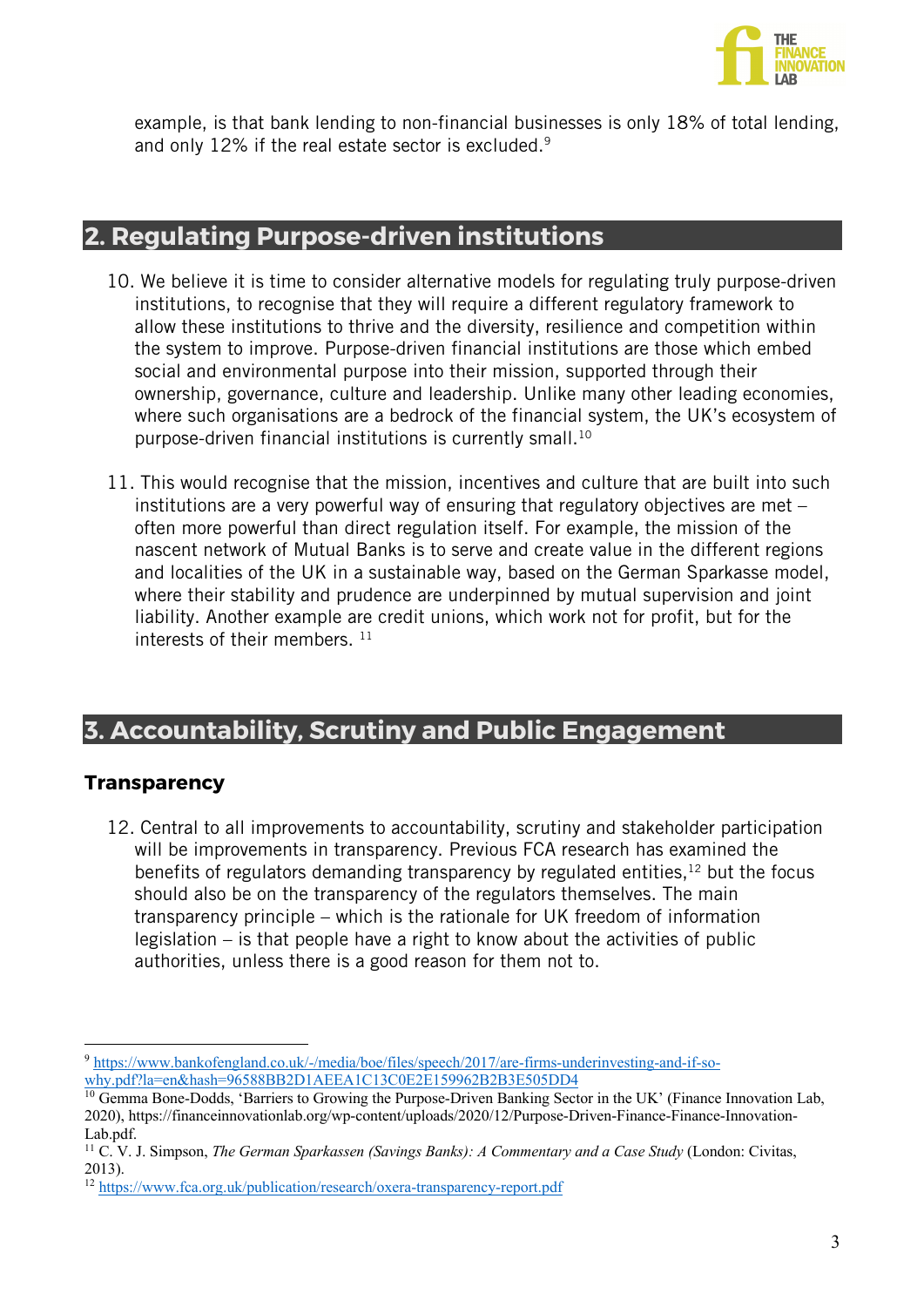

- 13. Procedural transparency means ensuring that the process by which key decisions are made – on the design of new regulatory standards for example – should be transparent to the public. This means disseminating information which facilitates informed participation by interested stakeholders in decision-making in a timely fashion, and in a manner that ensures that those affected and interested stakeholders can effectively access and understand it.
- 14. The key to effective transparency of information is shifting to a presumption of disclosure. We agree with the Committee for Standards in Public Life that the regulators need to balance "the demands of their role and protecting sensitive information whilst also seeking to be as transparent as possible by not withholding information from the public."13 A presumption of disclosure, which has been adopted as best practice by organisations including the World Bank, <sup>14</sup> means that public institutions assume that they should publish information and documents about their activities, policies and practices and only withhold information under a limited regime of exceptions. The point is not that all information should be publicly available, but rather that there should be no assumption that it should be kept secret.

## **Stakeholder participation and public engagement**

- 15. Effective accountability and legitimacy depend on stakeholder participation and public engagement. A recent thorough review of the evidence designed to provide a 'Field guide' <sup>15</sup> for regulators concluded that there were five key principles that regulators should follow to ensure effective engagement:
	- $\triangleright$  Engage and inform the public early and often.
	- Ø Practice procedural fairness and neutrality in every public interaction.
	- Ø Strive towards diversity of viewpoints and experience.
	- $\triangleright$  *Choose methods that fit the purpose.* For example, to gain input and understanding of broader issues and affected citizens, deliberative approaches such as stakeholder groups, citizens panels and juries can be most effective.
	- $\triangleright$  Embrace an ethic of experimentalism and evaluation.
- 16. This is an area where the UK could show real leadership, particularly given the well documented problems at EU level. One key study of several thousand EU agency consultations found that the large majority of submissions received in public consultations come from regulated industries, and in 85% of cases non-business interests represent less than 10% of submissions.<sup>16</sup>
- 17. Providing resources for civil society groups representing citizens and social and environmental concerns to engage will be important. Public interest groups face issues

<sup>15</sup> Nash and Walters, 'Public Engagement and Transparency in Regulation: A Field Guide to Regulatory Excellence'.

<sup>13</sup> Great Britain and Committee on Standards in Public Life, *Striking the Balance: Upholding the Seven Principles of Public Life in Regulation Report.*, 2016, vii.

<sup>&</sup>lt;sup>14</sup> The World Bank, 'Towards Greater Transparency Through Access to Information. The World Bank's Disclosure Policy' (Washington D.C.: World Bank Group, 2009),

http://documents1.worldbank.org/curated/en/241111468161347673/pdf/511890BR0REVIS101Official0Use0only1.pdf.

<sup>&</sup>lt;sup>16</sup> Beyers and Arras, 'Who Feeds Information to Regulators?'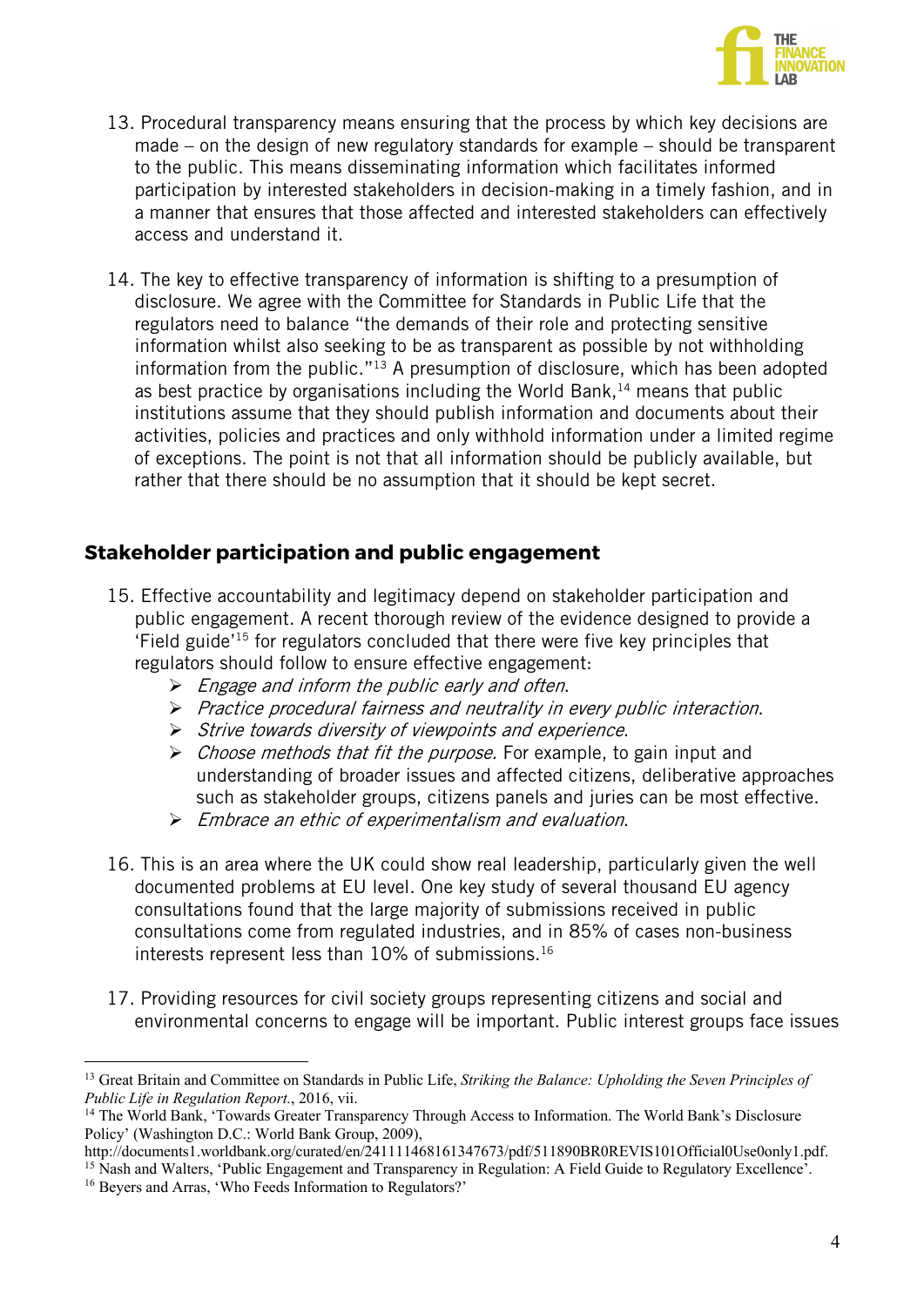

of capacity which can undermine their ability to participate. It is critical here to consider carefully how marginalised and under-represented groups can be supported to participate. This is particularly important given the evidence of how the financial system discriminates against people of colour, for example.<sup>17</sup>

- 18. As noted above, deliberative approaches such as stakeholder groups, citizens panels and juries are important for gaining understanding of broader social and environmental impacts of regulation. UK regulators are experimenting with these approaches, for example through the Bank of England's citizen's panels, and the FCA's Financial Services Consumer Panel. We welcome these moves and believe that they should be significantly expanded and improved. We note that the FCA's statutory panels are largely mechanisms for gaining input from industry, with only the Financial Services Consumer Panel (FSCP) for consumers, with limited powers.
- 19. One sensible proposal is that participation mechanisms such as stakeholder groups should be a maximum of 50% industry representatives and at least 50% representatives of citizens and public interests including social and environmental groups. This protects against the very real issue that stakeholder groups can end up merely replicating the views of the industry lobby.<sup>18</sup>. For example, only 13 out of 30 representatives in the EU's Securities and Markets Stakeholder Group are financial market participants.<sup>19</sup>
- 20. We believe the time is ripe for an independent external scrutiny function to be introduces, such as the proposal that there should be a Supervisory Board, to monitor the functioning of the regulators, consisting of stakeholders with no direct links to the regulators themselves or the firms they regulate.<sup>20</sup>

## **Strengthening the Integrity Framework**

We believe there is a need for a significant strengthening of the integrity framework which would include the following key areas:

#### Strengthened whistleblower protection

21. A 2016 report found that, while 93% of financial sector whistleblowers raised concerns with their employer in the first instance, 70% "were either victimised, dismissed or felt resignation was the only option open to them" and 33% of concerns were ignored.<sup>21</sup> Recent evidence from the financial sector whistleblowing support

<sup>&</sup>lt;sup>17</sup> Omar Khan, 'The Colour of Money Report. How Racial Inequalities Obstruct a Fair and Resilient Economy' (Runnymede, 2020),

https://www.runnymedetrust.org/uploads/publications/pdfs/2020%20reports/The%20Colour%20of%20Money%20Repor t.pdf.

<sup>18</sup> Finance Watch, 'Finance Watch Blueprint on the European System of Financial Supervision', 2018, https://www.finance-watch.org/wp-content/uploads/2018/08/blueprint-esfs-feb2018.pdf. <sup>19</sup> https://www.esma.europa.eu/about-esma/governance/smsg

<sup>&</sup>lt;sup>20</sup> See Lord Sikka's proposed amendment (no 120) to the Financial Services Bill for details on the role and mandate of such a board: https://publications.parliament.uk/pa/bills/lbill/58-01/162/5801162-I.pdf

<sup>21</sup> Protect, 'Silence in the City 2', 2020, https://s3-eu-west-1.amazonaws.com/public-concern-at-work/wpcontent/uploads/images/2020/06/19125704/Protect-SILENCE-IN-THE-CITY-2-2020.pdf.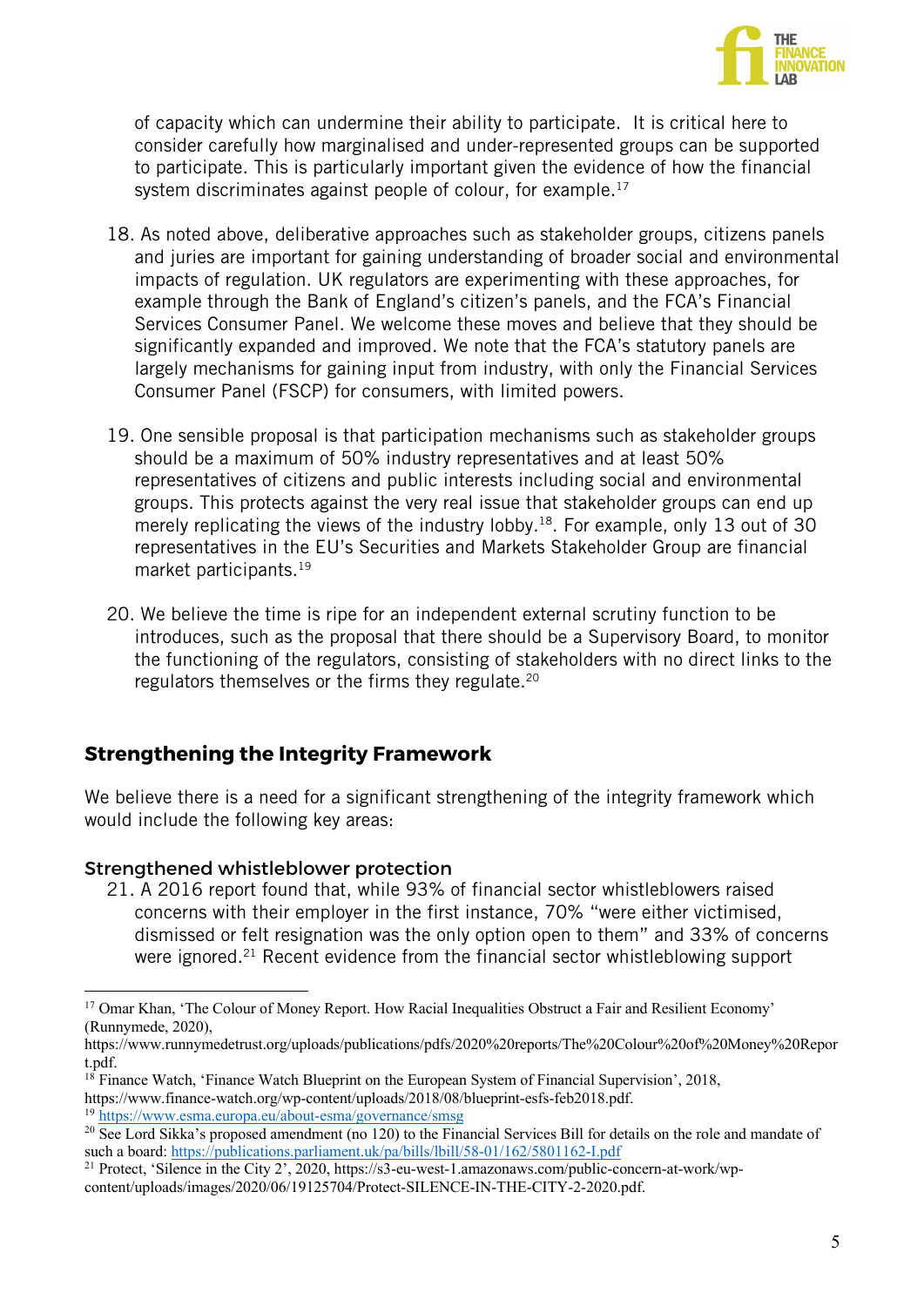

organisation, Bank Confidential, suggests that the current system does not work in the way intended and actually puts whistleblowers at risk.<sup>22</sup> Issues raised include: banks and the FCA interpreting confidentiality in a way which does not protect the whistleblowers' anonymity, putting them at risk or reprisals; a lack of support for whistleblowers from the FCA until very late in the process, and an underestimation of the number of whistleblowers and the difficulties they face.

An updating of the whistleblower framework - and its implementation - would be a key way to ensure the integrity of regulators and the system as a whole. This would mean closing the gap between best practice in institutional arrangements and the very poor experience of whistleblowers who use the system, by placing the anonymity and safety of whistleblowers as paramount. A whistleblowing organisation that is independent of the regulators could be established, to prevent any conflicts of interest and signal the importance given to supporting whistleblowers.<sup>23</sup>

#### Effective 'revolving door' policies

The 'revolving door' is the practice of regulatory officials leaving their posts and being employed in the industries they regulate. An academic study of the relationship between US regulators and the investment banks they regulate found that it "generates inequality of influence between financial firms and creates economic distortions" and particularly benefited Goldman Sachs.<sup>24</sup> As the Committee on Standards in Public Life has said, "if not properly managed with adequate safeguards, the revolving door can be a serious threat to the regulator's essential integrity and independence."25

The Committee found that policies in this area have tended to be unclear or insufficient. Among their recommendations are the need for "explicit prohibitions on disclosing confidential information, [and] restrictions on contact with the regulator."26 In addition, expanding the 'cooling off' period between leaving a regulator and joining a regulated industry to at least one year would be an important step, if accompanied by effective enforcement mechanisms.

#### Proper lobbying policies

Given the need to understand the industries they are regulating, it is, of course, important for regulators to meet with industry representatives, but there are real dangers inherent if regulators and regulated firms develop very close relationships. It will be important to make sure that regulators consistently meet a broader range of stakeholders, not just industry representatives. The civil society groups we work with report that it can be difficult to get a meeting with relevant staff in regulators on issues that are critically important to their causes.

<sup>&</sup>lt;sup>22</sup> Bank Confidential, 'Whistleblowing Risks in Financial Services in the UK. Effectiveness of the Current Regime and the Role', 2020, https://bankconfidential.com/wp-content/uploads/2020/06/BC-WB-REPORT.pdf.

<sup>&</sup>lt;sup>23</sup> Bank Confidential, 'Whistleblowing Risks in Financial Services in the UK. Effectiveness of the Current Regime and the Role'.

<sup>&</sup>lt;sup>24</sup> Elise Brezis and Joël Cariolle, 'Financial Sector Regulation and the Revolving Door in US Commercial Banks', 2016, 53–76, https://doi.org/10.1007/978-3-319-44582-3\_3.

<sup>25</sup> Great Britain and Committee on Standards in Public Life, *Striking the Balance*, v.

<sup>&</sup>lt;sup>26</sup> Great Britain and Committee on Standards in Public Life, vi.